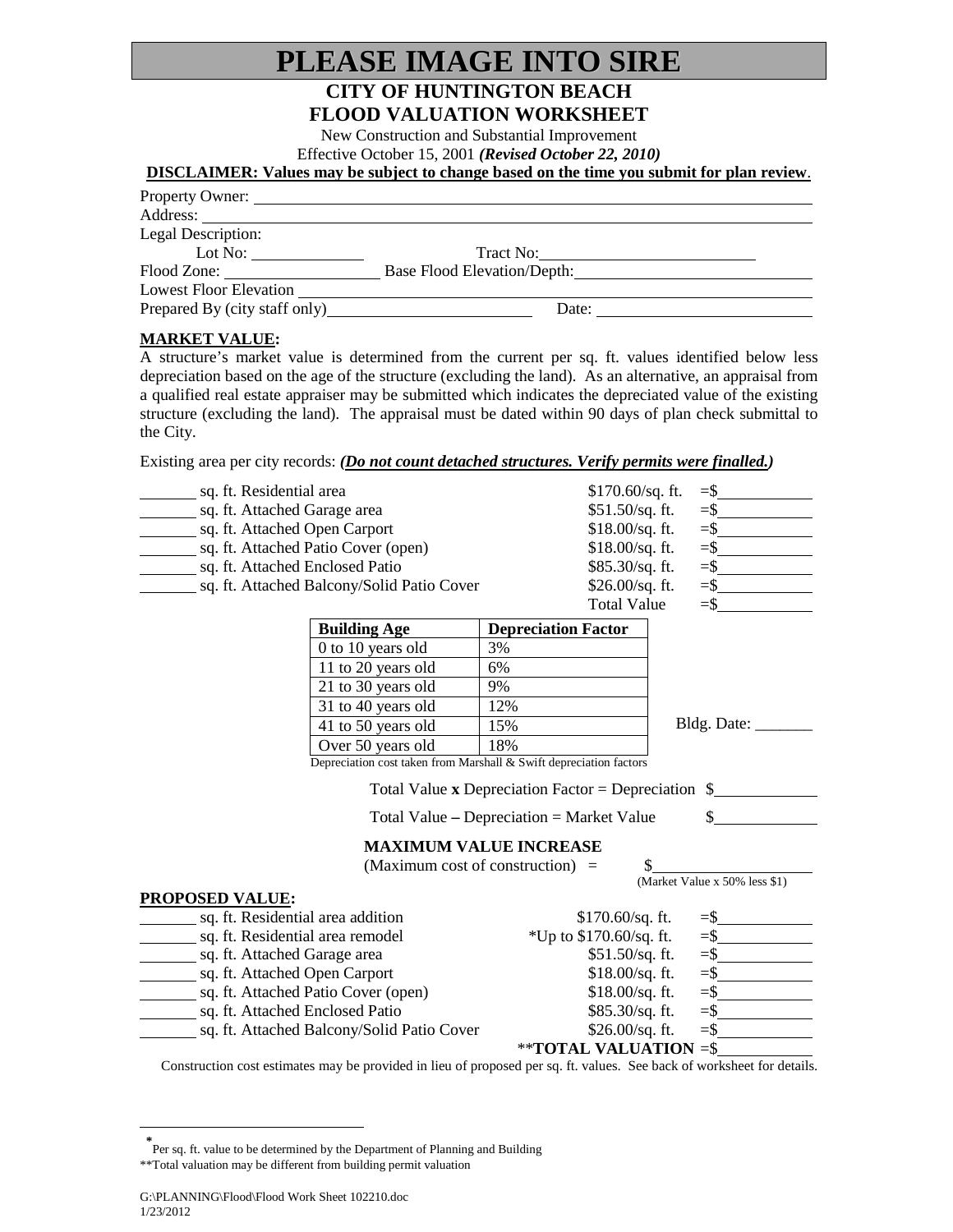## **GUIDELINE FOR CONSTRUCTION COST ESTIMATES**

The following is a list of guidelines for preparing construction cost estimates that will aid in determining a structure's total improvement value. The estimate shall be provided by a licensed contractor and shall contain all improvement costs including all other individual site improvements identified below. **The estimate shall be submitted to the city on the attached construction cost worksheet along with a copy of the signed construction contract**. Please consult with the Planning Division should you have any questions regarding the preparation of the worksheet.

#### **Improvement Costs That Must Be Included:**

- All Structural Elements, including but not limited to:
	- *Spread or continuous foundation footings and pilings*
	- *Monolithic concrete slab foundations*
	- *Bearing walls, tie beams, and trusses*
	- *Wood reinforced concrete decking or roofing*
	- *Floors and ceilings, including insulation*
	- *Attached decks, stairways, and porches*
	- *Interior portion walls*
	- *Exterior wall finishes*
	- *Windows and doors*
	- *Roof sheathing*
	- *Roof re-shingling or re-tiling*
	- *Roof dormers*
	- *Balconies*
	- *Hardware*
- All Interior Finish Elements, including but no limited to:
	- *Floor cover such as tile, wood, vinyl, carpet marble, etc.*
	- *Wall and ceiling finishes such as drywall, painting, stucco, plaster, wood paneling, marble, etc.*
	- *Kitchen, utility, bathroom and garage cabinets and counter tops*
	- *Built-in bookcases, cabinets, entertainment centers, aquariums, bars wine racks, etc.*
- All Utility and Service Equipment, including but not limited to:
	- *HVAC equipment including ducting, boilers, chillers, etc.*
	- *Plumbing services including water heaters, sinks, fixtures, toilets, showers, tubs etc.*
	- *Electrical services including light fixtures, ceiling fans, etc.*
	- *Built-in appliances including dishwashers, ovens, ranges, garbage disposers, trash compactors, etc.*
	- *Central vacuum systems*
	- *Water filtration, conditioning or recirculation systems*
- **Donated or Discounted Materials** 
	- *The value of donated or discounted materials must be included at their full market value and estimated as though they were purchased during a normal market transaction.*
- Self or Volunteered Labor
	- *The value of self or volunteered labor must be estimated at prevailing wages for the appropriate type of construction wage scale.*
- Miscellaneous Costs That Must Be Included:
	- *Labor and other costs associated with demolishing, removing, or altering of building components*
	- *Overhead and profit*

#### **Improvement Costs That May Be Excluded:**

- ♦ Debris Removal and Clean-up Costs
	- *Removal of debris from building or lot, dumpster rental, transport fees to landfill, or landfill dumping fees.*
	- *Dirt and mud removal or building dry out, etc.*
- ♦ Outside Improvements
	- *Landscaping, sidewalks, fences, yard lights, swimming pools, screened pool enclosures, shed, gazebos, detached structures (including garages), landscape irrigation systems, wells and septic systems.*
- Items Not Considered Real Property
	- *Throw rugs, furniture, refrigerators, other contents not connected/attached to, or part of, the structure*
- Other Excludable Costs
	- *Plans and specifications, surveys, permit fees*